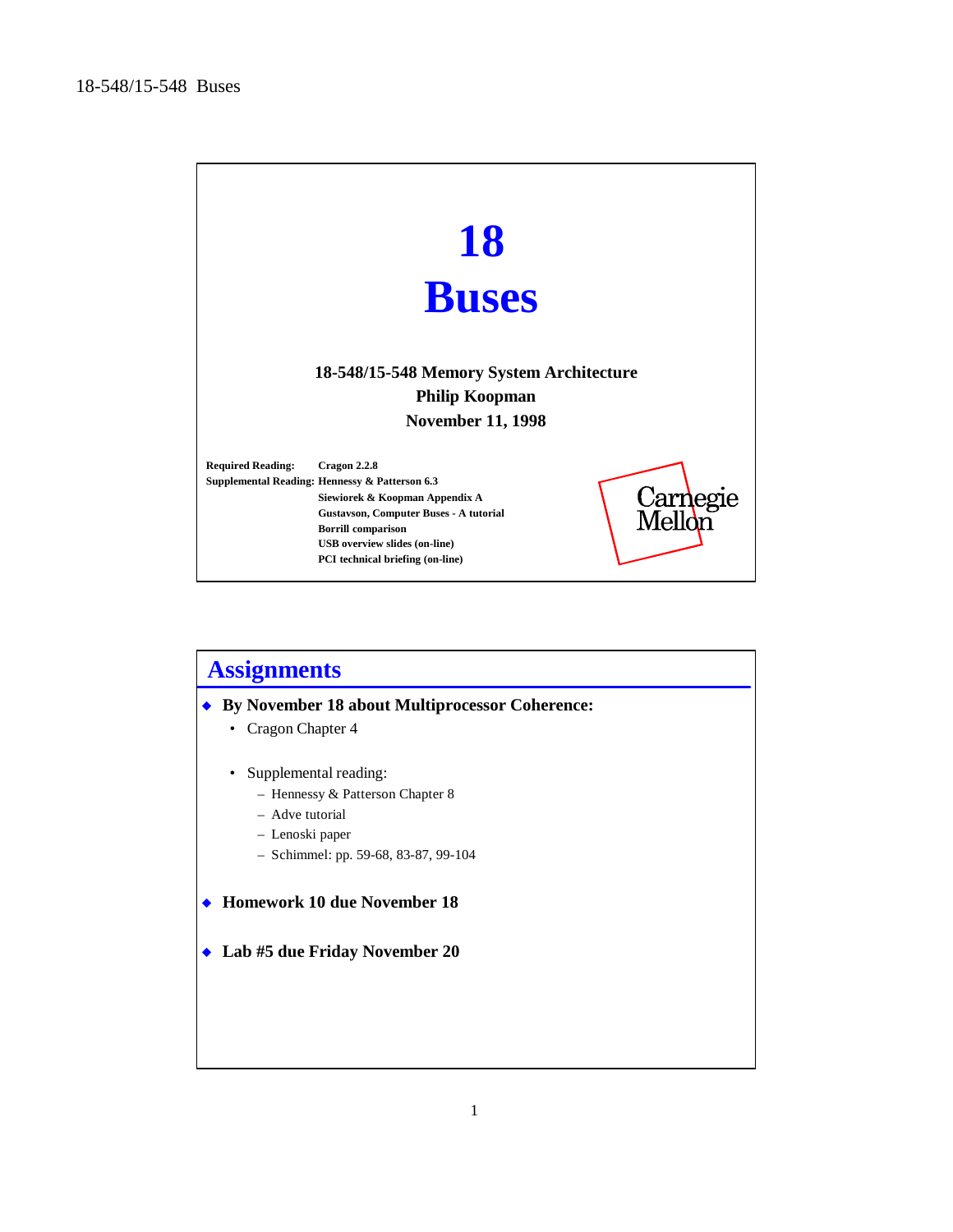# **Where Are We Now?**

### ◆ Where we've been:

- Cache memory
- Main memory
- Vector computing

#### ◆ Where we're going today:

• Buses -- how do you connect everything?

### ◆ Where we're going next:

- Multiprocessor Coherence
- Fault tolerance in the memory hierarchy (error detection/correction, etc.)
- Test #3

# **Preview**

### $\bullet$  Interconnection networks trade cost, bandwidth, latency

- Various cost/performance points in interconnection design space
- ◆ **IBM PC family** 
	- ISA bus operation
	- Evolution over time
- ◆ Buses also have cost, bandwidth, latency tradeoffs
	- Parallel buses
	- Serial buses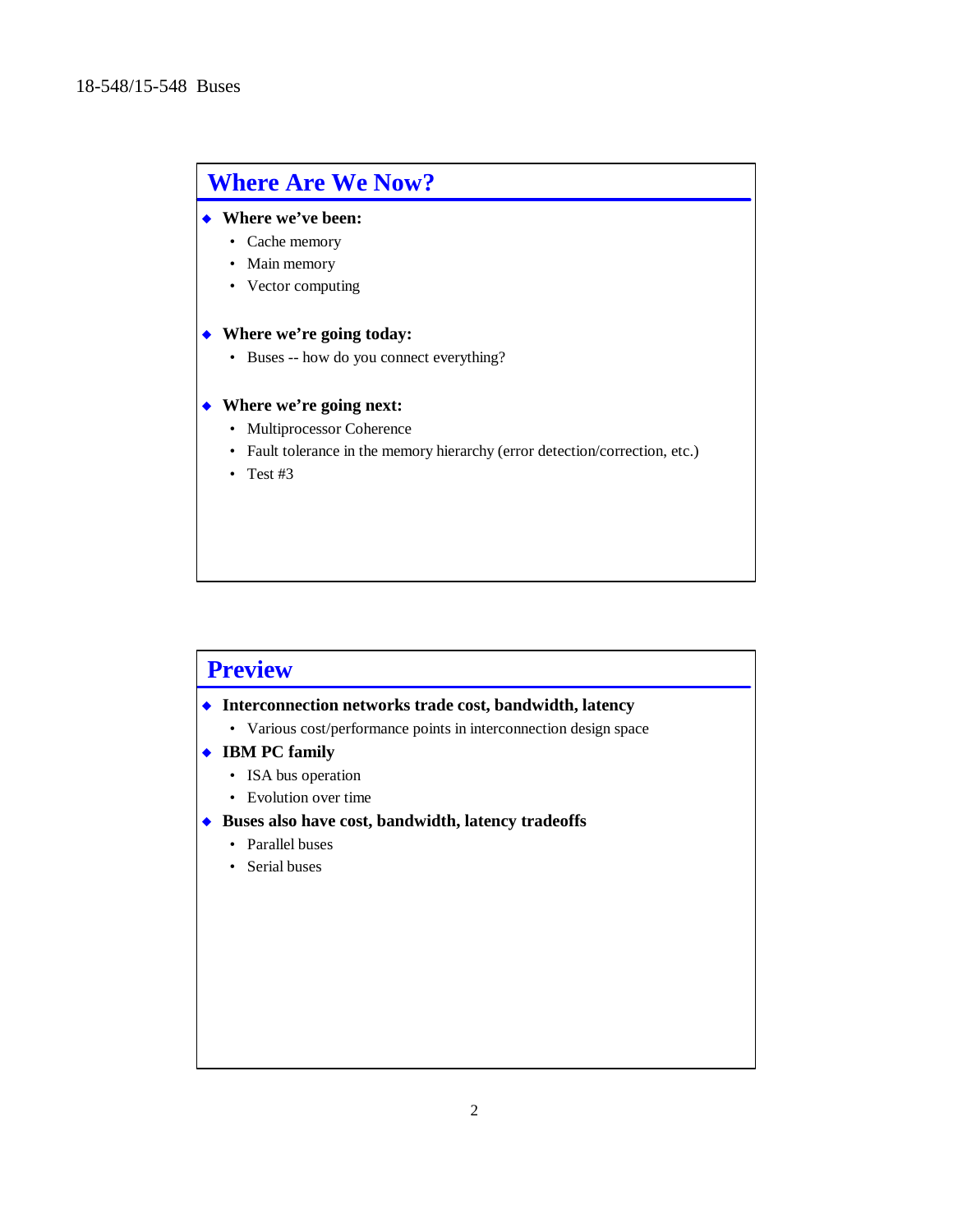

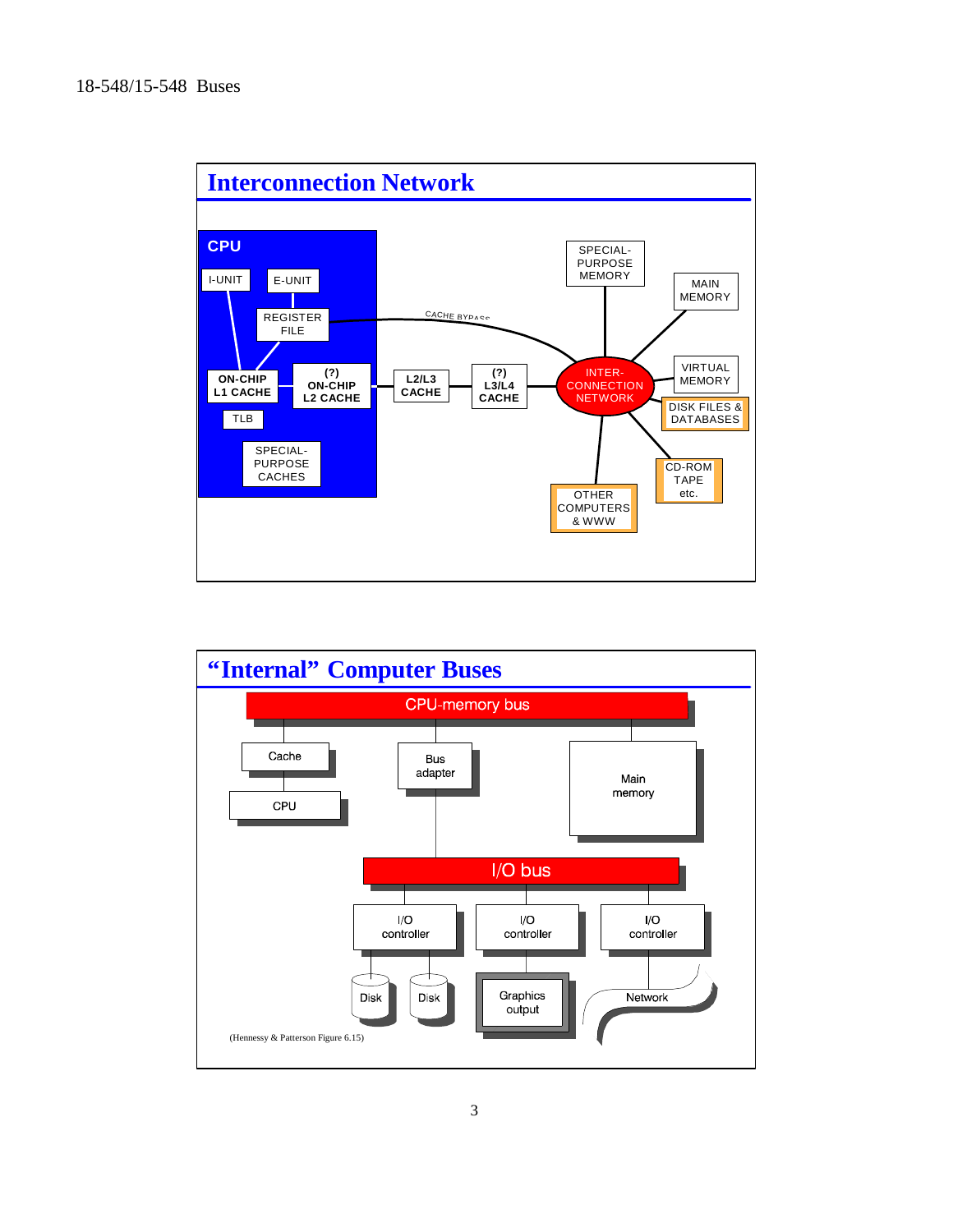

# **Ad-Hoc Point-to-Point Interconnection**

### u **Wires from every subsystem to every other subsystem**

- Highest bandwidth
- High system cost
	- Connector costs or pin costs
	- Combinatorial explosion as number of subsystems grows
	- Problems with designing for expandability
- In older designs most bandwidth goes unused
	- ... so, use some sort of regular structure instead

#### ◆ Scales poorly

- Wires for every path
- Connector on each node for every connection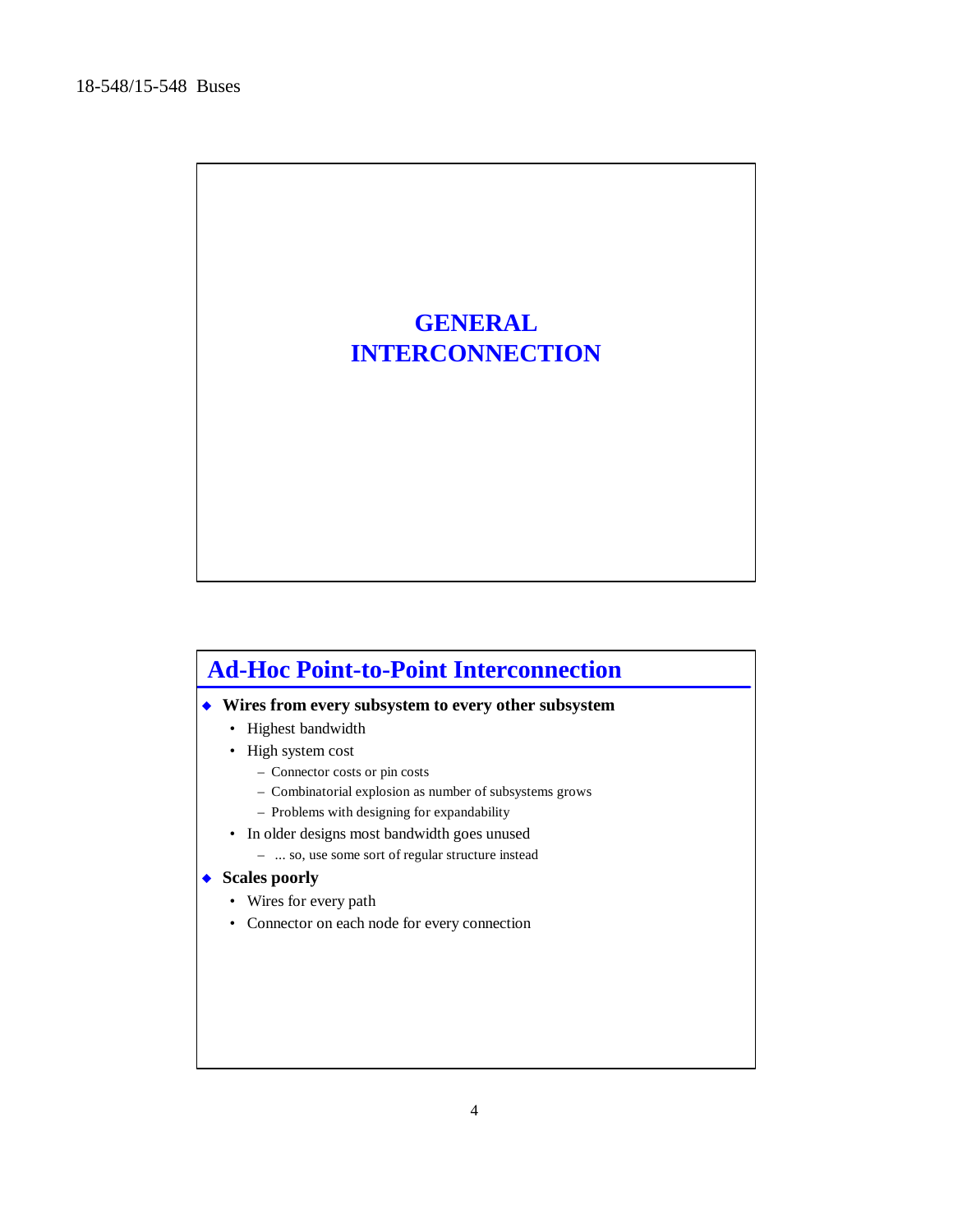

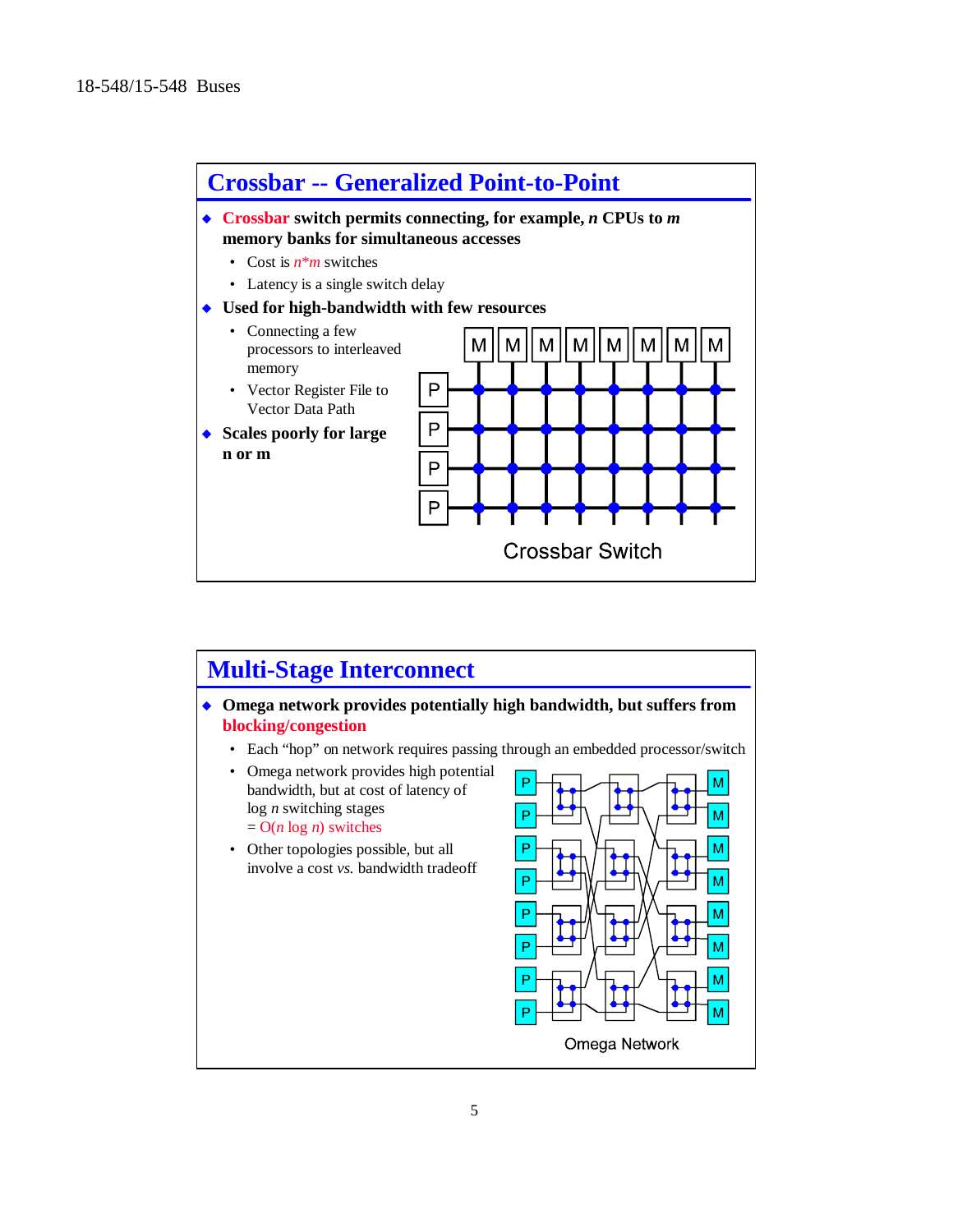

# **Alternate Approaches**

## ◆ "Star" configuration

- Single hub node with multiple nodes connected with a single node in the middle
- Potential congestion at hub node unless it is high bandwidth (*e.g.* ATM switch)

### ◆ "Tree" configuration

- Binary tree has two children for every parent; half the nodes are leaf nodes
- Can suffer congestion at root node

#### ◆ "Mesh" connection

- Nearest neighbor connection (*e.g.* N.E.W.S. network on SIMD machines)
- High bandwidth, no bottlenecks, high point-to-point latency

## ◆ "Hypercube" connection

- All nodes differing by 1 bit in address are connected
- Potential bottlenecks on "long" connections unless algorithm maps well
- Hypercube is a superset of a mesh, but with "express" connections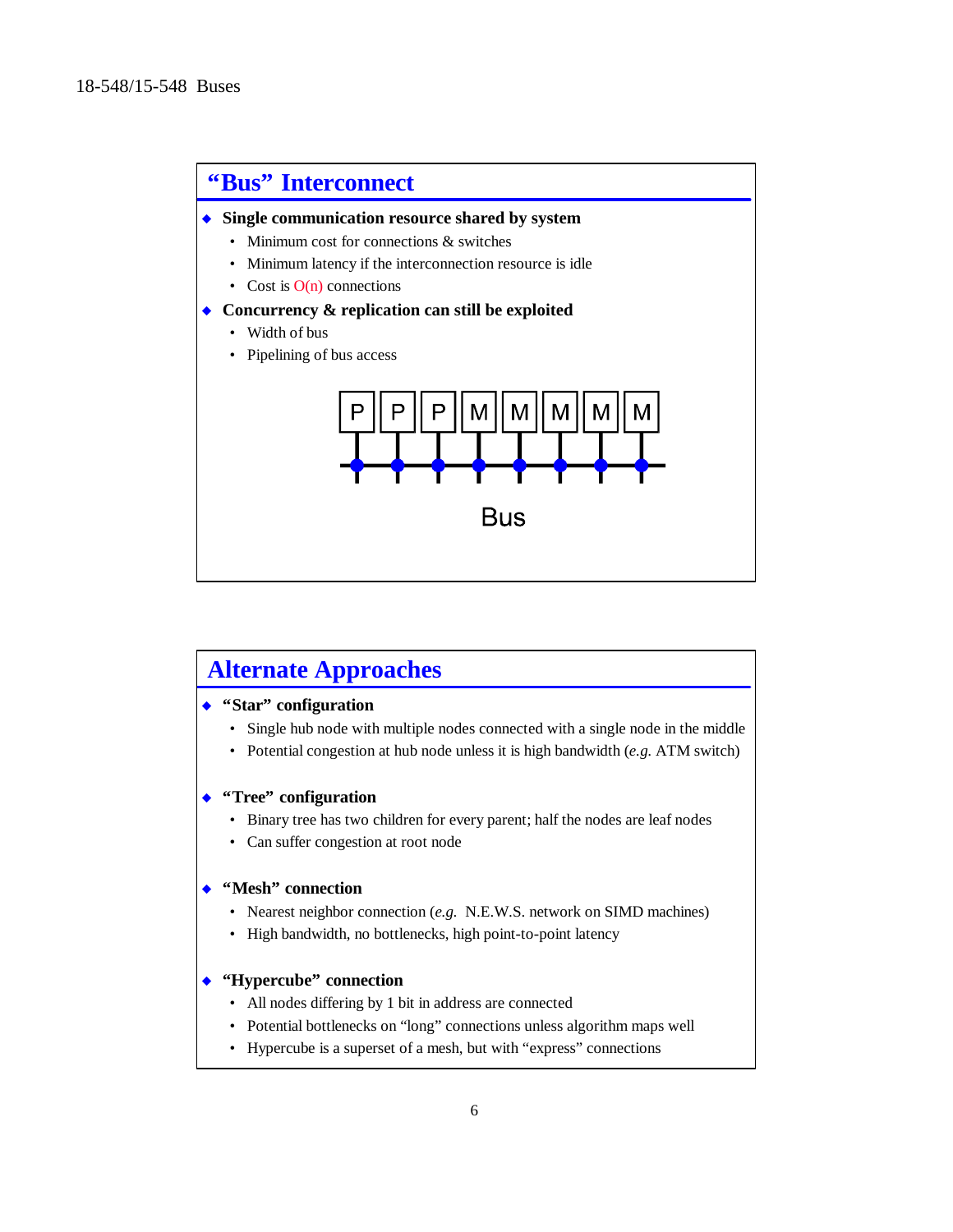

# **PC Family System Bus Evolution**

## ◆ **ISA -- original IBM PC & PC-XT**

- 62 contacts, 8 bit data bus, synchronous operation
- Memory & I/O on single bus
- Split address & data; 3 DMA channels, 6 IRQ lines
- Separate I/O & memory address spaces
- Single Master
- 4.77 MHz original operation (same as CPU clock)

### ◆ AT Bus -- adds second socket to extend to 16 bits

- $62 + 36 = 98$  contacts for 16-bit extension of ISA (backward compatible) +8 data bits, +7 address bits, + 3 DMA channels, + 5 IRQ lines
- Multi-master
- Operation up to 8.33 MHz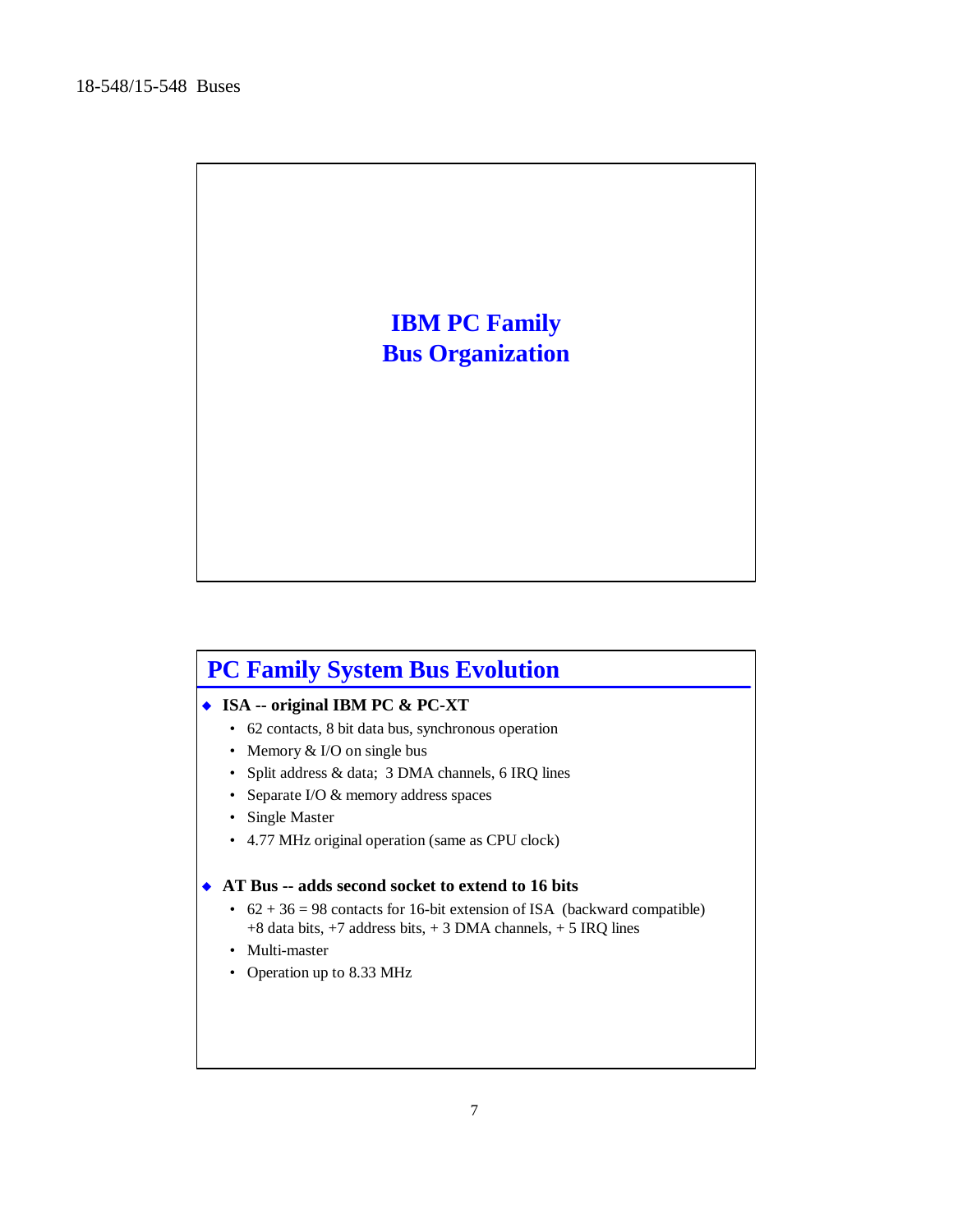| "CHIP" SIDE<br>"SOLDER" SIDE<br>A1: IOCHK#<br>B1: GND<br>A2: SD7<br><b>B2: RESETDRV#</b><br>A3: SD6<br>$B3: +5V$<br>A4: SD5<br><b>B4: IRO2</b><br>A5: SD4<br>$B5: -5V$<br>A6: SD3<br><b>B6: DRQ2</b><br>A7: SD2<br>$B7: -12V$<br>A8: SD1<br>B8: (unused)<br>A9: SD0<br>$B9: +12V$<br><b>A10: IOCHRDY</b><br><b>B10: GND</b><br><b>A11: AEN</b><br><b>B11: SMEMW#</b><br>A12: SA19<br><b>B12: SMEMR#</b><br>A13: SA18<br><b>B13: IOW#</b><br>A14: SA17<br><b>B14: IOR#</b><br>A15: SA16<br><b>B15: DACK3#</b><br>A16: SA15<br><b>B16: DRO3</b><br><b>B17: DACK1#</b><br>A17: SA14<br>A18: SA13<br><b>B18: DRO1</b><br><b>B19: REFRESH#=DACK0#</b><br>A19: SA12<br>A20: SA11<br><b>B20: BCLK (4.77 MHz)</b><br>A21: SA10<br><b>B21: IRO7</b><br>A22: SA9<br><b>B22: IRO6</b><br>A23: SA8<br><b>B23: IRQ5</b><br>A24: SA7<br><b>B24: IRQ4</b><br>A25: SA6<br><b>B25: IRO3</b><br>A26: SA5<br><b>B26: DACK2#</b><br>A27: SA4<br><b>B27: TC</b><br>A28: SA3<br><b>B28: BALE</b><br>A29: SA2<br>$B29: +5$<br>A30: SA1<br>B30: OSC (14.3 MHz) |                 | <b>Original ISA Bus Pinout</b> |  |
|----------------------------------------------------------------------------------------------------------------------------------------------------------------------------------------------------------------------------------------------------------------------------------------------------------------------------------------------------------------------------------------------------------------------------------------------------------------------------------------------------------------------------------------------------------------------------------------------------------------------------------------------------------------------------------------------------------------------------------------------------------------------------------------------------------------------------------------------------------------------------------------------------------------------------------------------------------------------------------------------------------------------------------------|-----------------|--------------------------------|--|
|                                                                                                                                                                                                                                                                                                                                                                                                                                                                                                                                                                                                                                                                                                                                                                                                                                                                                                                                                                                                                                        |                 |                                |  |
| (Eggebrecht Figure 8-                                                                                                                                                                                                                                                                                                                                                                                                                                                                                                                                                                                                                                                                                                                                                                                                                                                                                                                                                                                                                  | <b>A31: SA0</b> | <b>B31: GND</b>                |  |

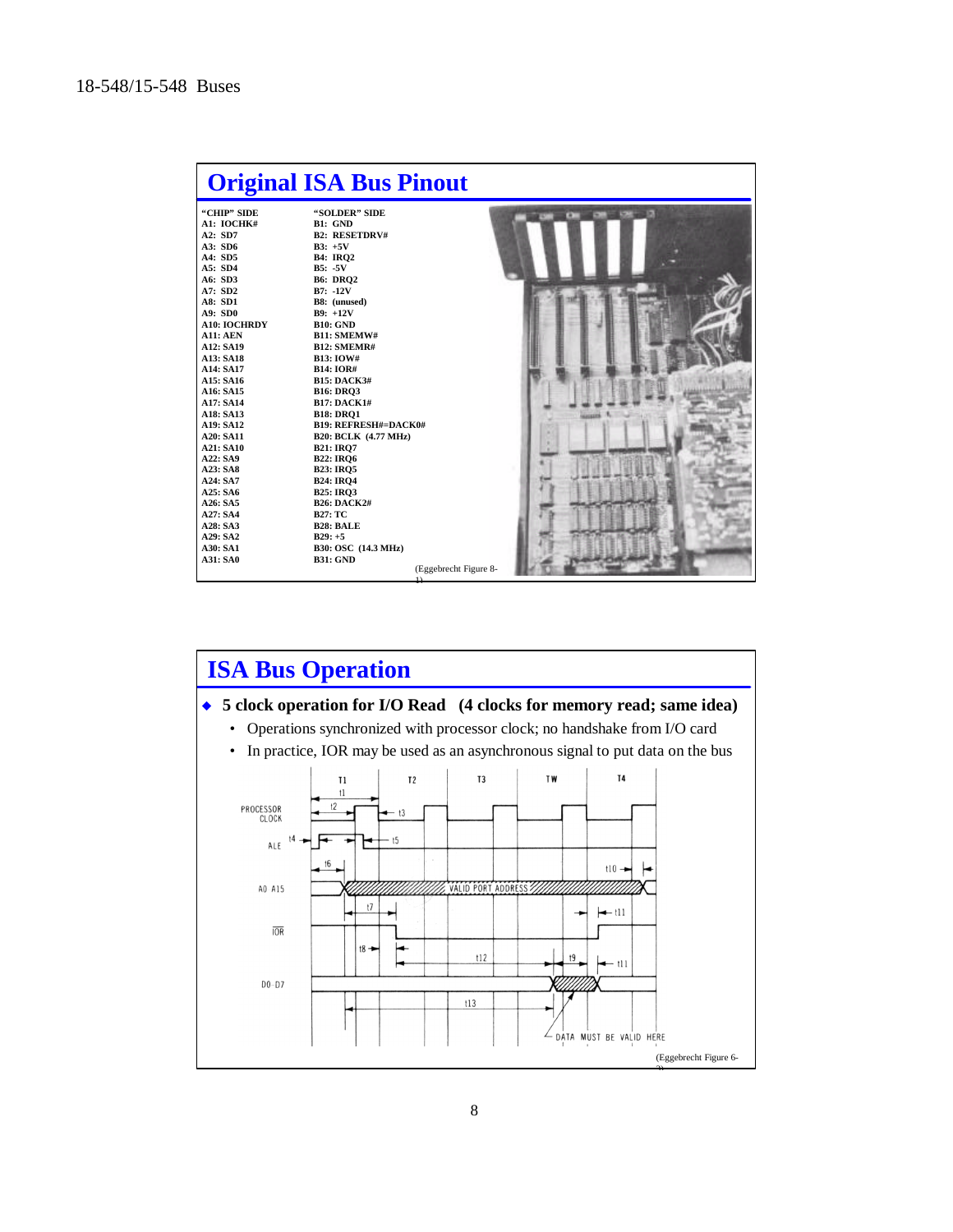

# **32-Bit PC System Buses**

#### ◆ EISA Bus -- evolutionary extension to 32 bits

- Two contact layers (special connector for ISA compatibility)
	- 98 contact AT BUS compatible layer
	- 90 contact stacked EISA layer
- Can transfer 64-bit data by multiplexing address lines
- 8.33 MHz operation

#### ◆ Microchannel (MCA) -- IBM proprietary bus

- PS/2 & System/6000 -- attempt to capture PC market share (didn't work)
- 294 contacts on a fine-pitch connector
- 10 MHz synchronous transfers
- Supports asynchronous transfers ~7% bandwidth improvement

– Improvement because some transfers can be accomplished in less than an integral number of clock cycles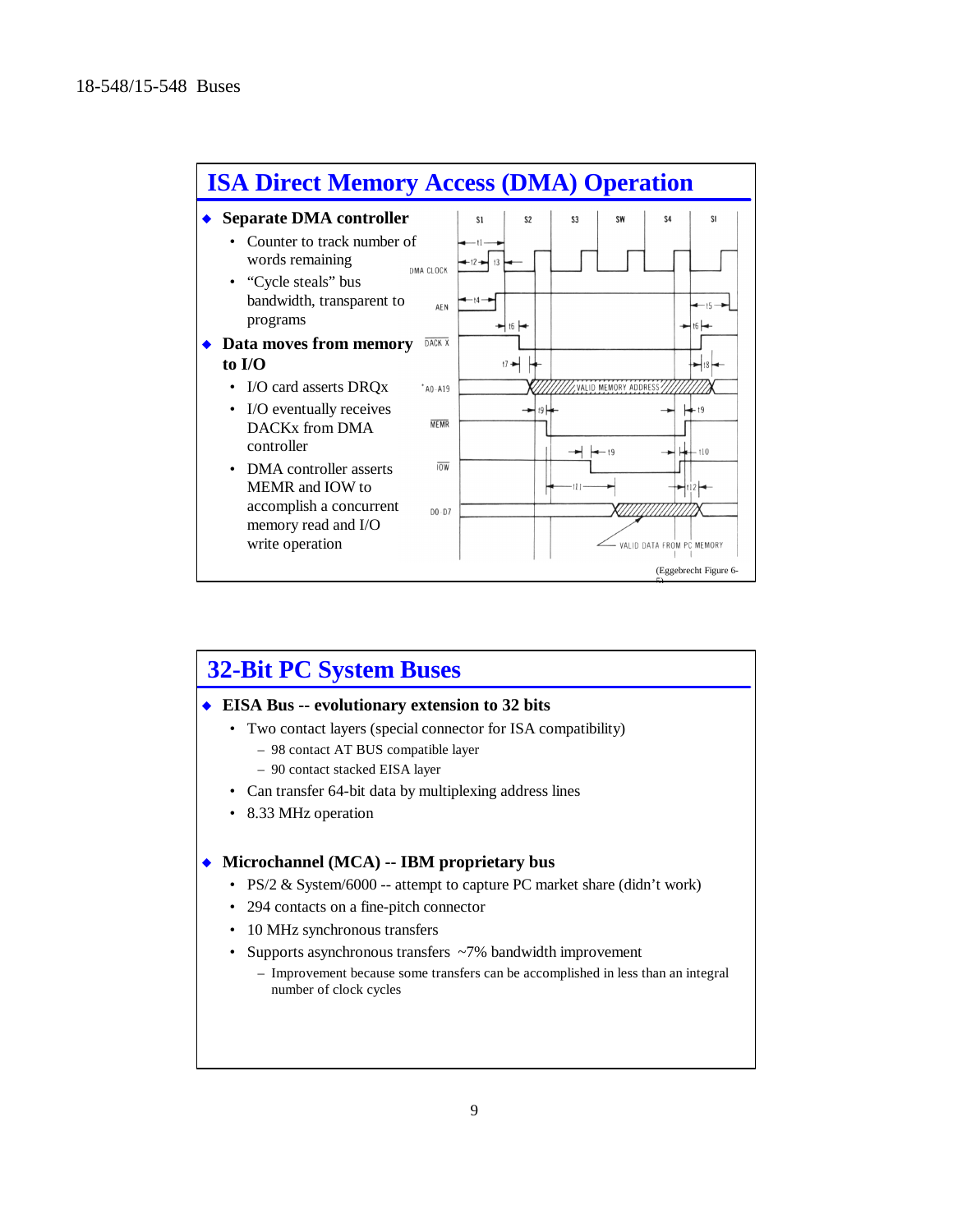# **PCI Bus**

### u **Peripheral Component Interconnect**

- Recognizes split between memory function & I/O function
- Up to 33 MHz operation
- 32-bit bus @ 133 MB/sec with 124 contacts
- Expansion to 64-bit bus with  $124+64 = 188$  contacts

#### ◆ PCI Bridge used

- Connects main memory bus to PCI bus
- Can also have a bridge to an "expansion bus" (ISA/EISA)

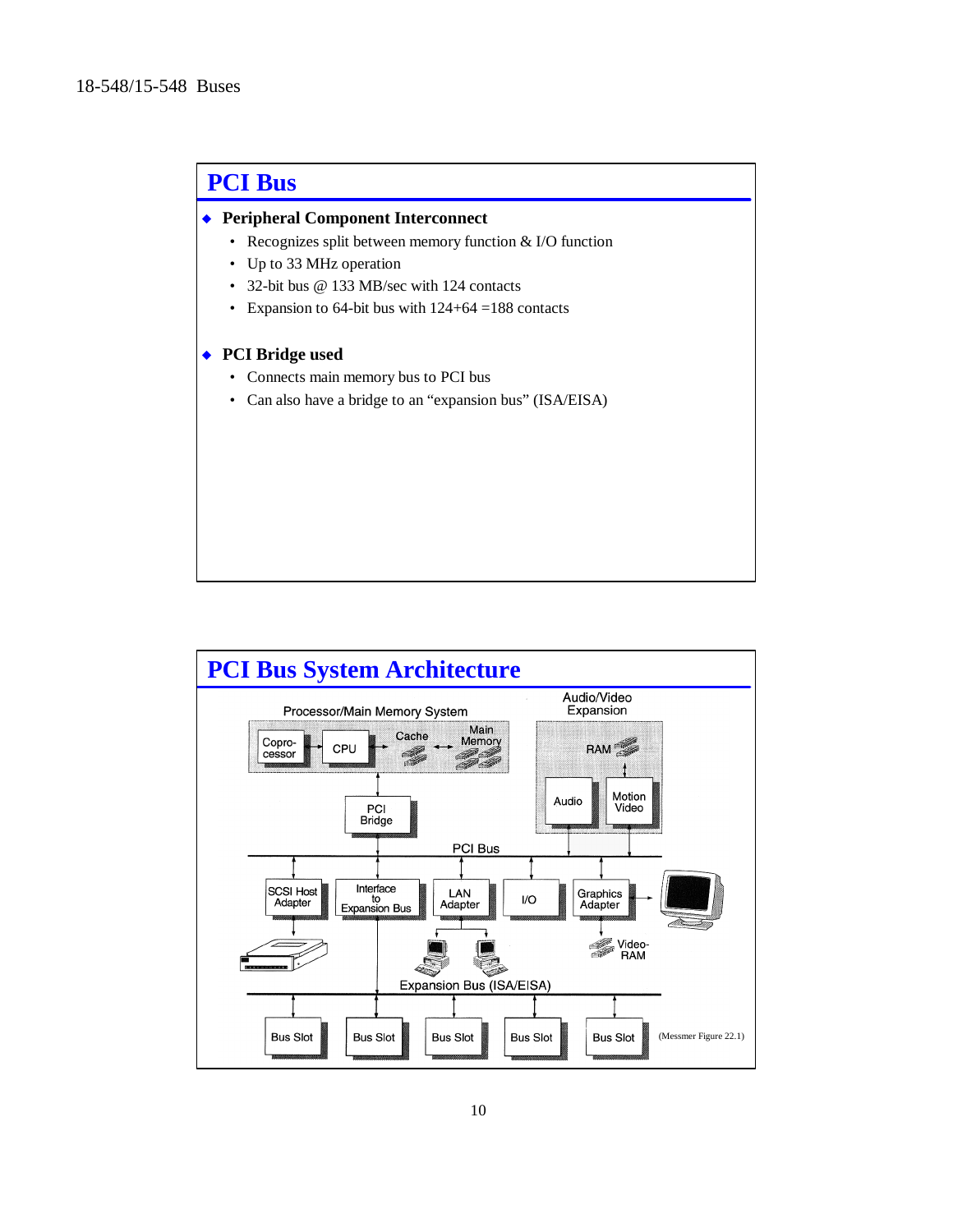

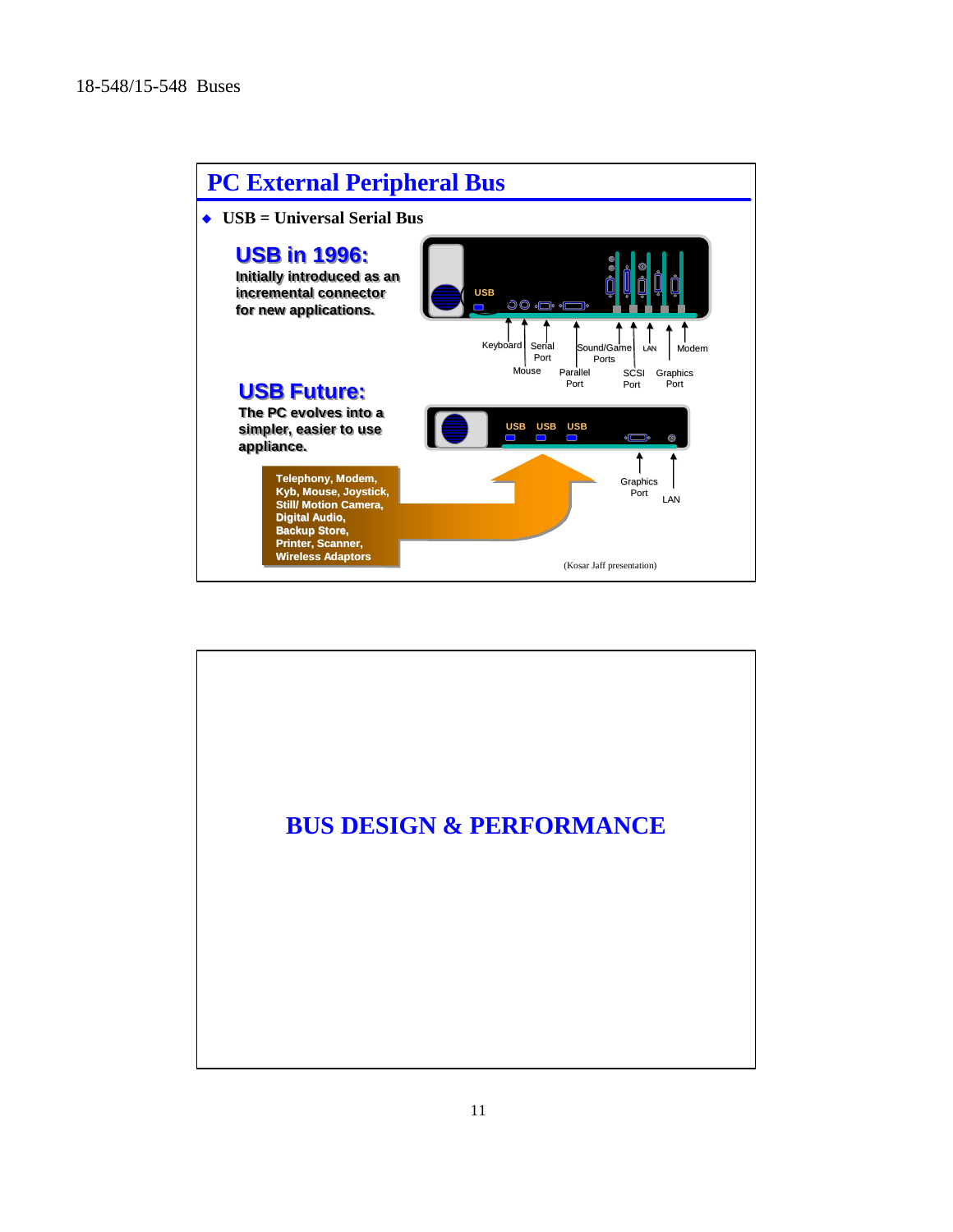# **Bus**

◆ Bus is a shared system interconnection

- CPU to cache
- Cache to main memory
- CPU or main memory to I/O
- Typically high-speed connection, and often carries processor/memory traffic
- Typically accessed transparently via a memory address
- u **As bandwidth demands on system increase, number of buses increases**
	- "Back-side" cache bus
	- Separated memory and I/O bus
	- Separated external peripheral & internal peripheral bus

#### ◆ Bus width is the primary cost/speed tradeoff

- Parallel buses transmit multiple bits at a time
- Serial buses transmit one bit at a time

# **Synchronous vs. Asynchronous**

#### ◆ Synchronous bus uses clock signal for data timing

- Parallel buses have a separate "clock" signal
- Serial buses synchronize periodically (e.g., every byte) and use stable time bases at transmitter/receiver (*e.g.,* UART operation)
- Good for short, high-speed buses
- Concentrates all the design headaches into two places
	- Clean, stable clock
	- State machines must know how many clocks each operation takes
- **Asynchronous bus uses handshake signals/data waveforms for timing** 
	- Example handshake: "I want data" -- "Here is the data" -- "OK, I got it"
		- Prevalent in older computers, especially with very slow I/O devices
		- Good for long, slower speed buses where handshakes propagate with data
		- Can lead to use of "one-shots", which are Bad
	- Example timing:  $1 = HHL$  0 = HLL ("Kansas City Standard" for audio tape)
		- Good for serial data streams over long lengths, or on tape (with phase distortion)
		- Less bandwidth efficient than synchronous data streams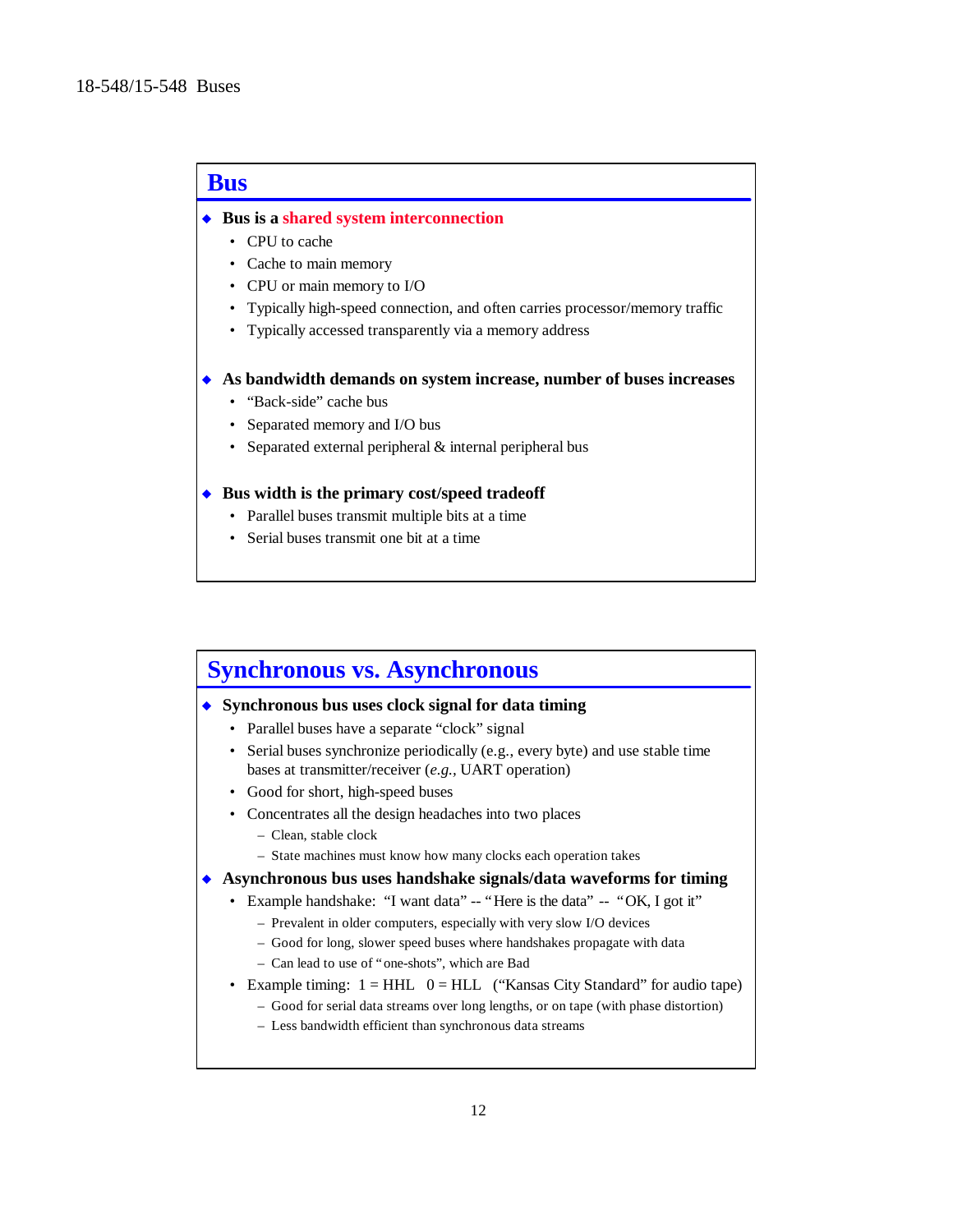|                      | Parallel bus transmits multiple bits of data concurrently |                                           |
|----------------------|-----------------------------------------------------------|-------------------------------------------|
|                      | High performance $=$ expensive, "big", complex            |                                           |
|                      | Low $cost =$ inexpensive, "small", simple                 |                                           |
|                      |                                                           |                                           |
| <b>Option</b>        | <b>High Performance</b>                                   | <b>Low Cost</b>                           |
| <b>Bus Width</b>     | Separate address & data lines                             | Multiplexed address & data                |
|                      |                                                           |                                           |
| Data Width           | Wider is faster $(e.g., 256 bits)$                        | Narrower is cheaper (e.g., 8 bits)        |
| <b>Transfer Size</b> | Burst transfers for reduced                               | Single-word transfers for simplicity $\&$ |
|                      | overhead                                                  | low latency                               |
| <b>Bus Masters</b>   | Multi-master (requires arbitration)                       | Single master (CPU can be bottleneck)     |
| <b>Pipelining</b>    | Split address & data transactions                         | Continuous connection (circuit            |
|                      | (packet switched)                                         | switched)                                 |
| <b>Clocking</b>      | Synchronous                                               | Asynchronous                              |
|                      | Memory mapped                                             | Message-based                             |

# **Parallel Bus Performance**

### ◆ Bandwidth -- limited by cost and transmission line effects

- 64-bit or 128-bit data bus common (but, fewer bits on cost-sensitive systems) – Why was the 8088 used instead of the 8086 in the original IBM PC?
- Bus speed often limited to 50 66 MHz due to transmission line effects
- Up to 528 MB/sec for 64-bit bus at 66 MHz

#### ◆ Latency -- limited by distance and need for drivers

- Multiple clock latency, but can pipeline and achieve 1 clock/datum throughput
- (Be careful about "bus clocks" *vs.* "processor clocks")
- Also determined by waiting for other transactions to complete...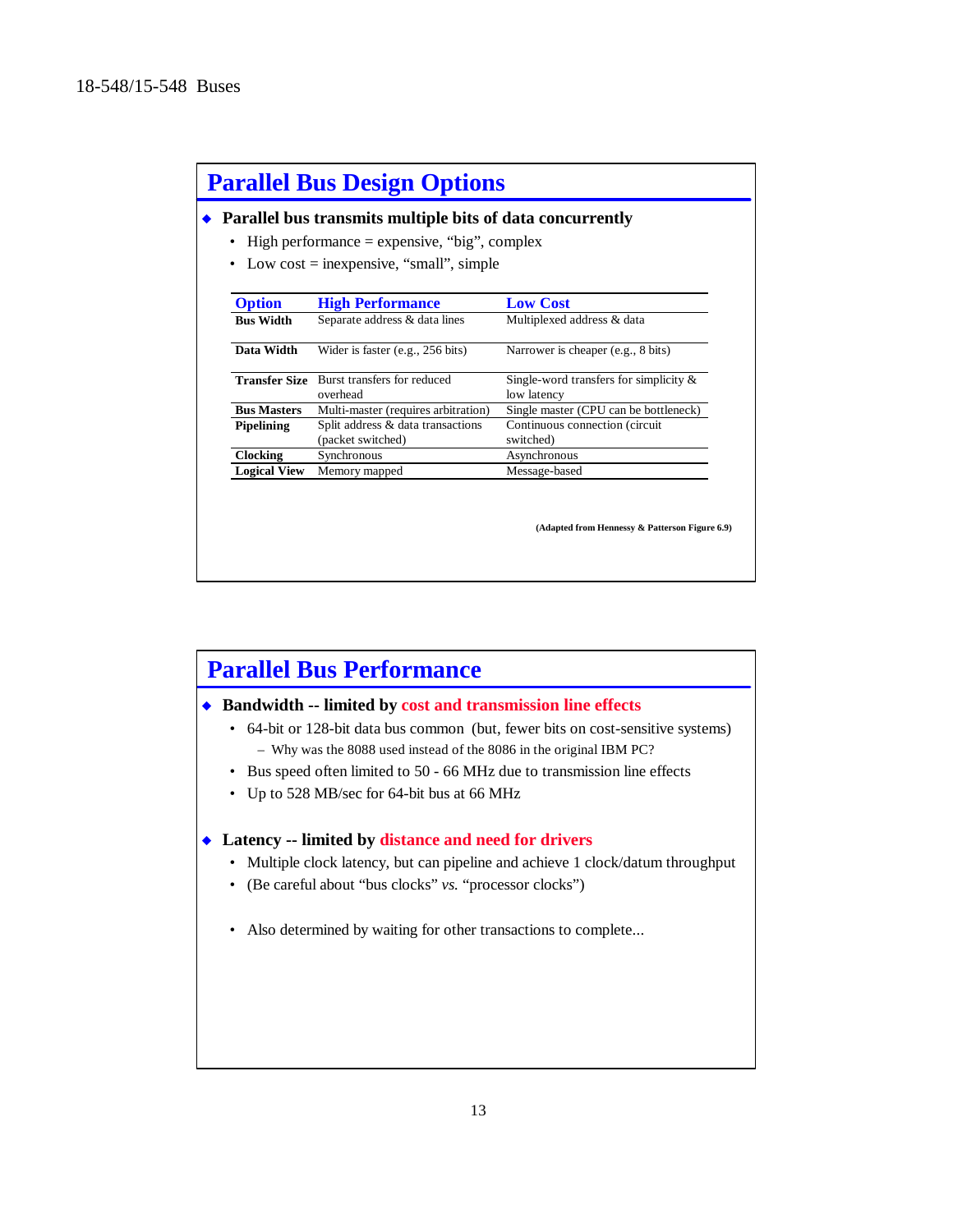| <b>Serial Bus Design Options</b><br>Serial bus transmits a single bit of data at a time<br>High performance $=$ expensive, "big", complex<br>Low $cost =$ inexpensive, "small", simple<br>٠ |                                                            |                                                  |  |  |
|---------------------------------------------------------------------------------------------------------------------------------------------------------------------------------------------|------------------------------------------------------------|--------------------------------------------------|--|--|
|                                                                                                                                                                                             |                                                            |                                                  |  |  |
| <b>Bus Speed</b>                                                                                                                                                                            | Bit time faster than $2^*$ t <sub>pd</sub>                 | Bit time slower than $2^*$ t <sub>pd</sub>       |  |  |
| <b>Transfer Size</b>                                                                                                                                                                        | Large messages for reduced<br>overhead                     | Small messages for simplicity $&$ low<br>latency |  |  |
| <b>Bus Masters</b>                                                                                                                                                                          | Multi-master (requires arbitration)                        | Single master (CPU can be bottleneck)            |  |  |
| <b>Pipelining</b>                                                                                                                                                                           | Split command & response<br>transactions (packet switched) | Continuous connection (circuit<br>switched)      |  |  |
| <b>Clocking</b>                                                                                                                                                                             | Synchronous (requires stable time<br>base)                 | Asynchronous                                     |  |  |
|                                                                                                                                                                                             |                                                            |                                                  |  |  |

# **Serial Bus Performance**

◆ Bandwidth -- limited by component speeds (within loose cost **constraints)**

- With only 1 bit of connectivity, can afford a relatively expensive connector & transceiver
- In high speed applications can shift to multiple bits on medium concurrently, treat as a real transmission line

#### ◆ Latency -- limited by message length & protocol overhead

- Number of bits in message determines part of latency to send data
- Overhead for arbitration, error correction, routing determines rest of latency
- Also determined by waiting for other transactions to complete...